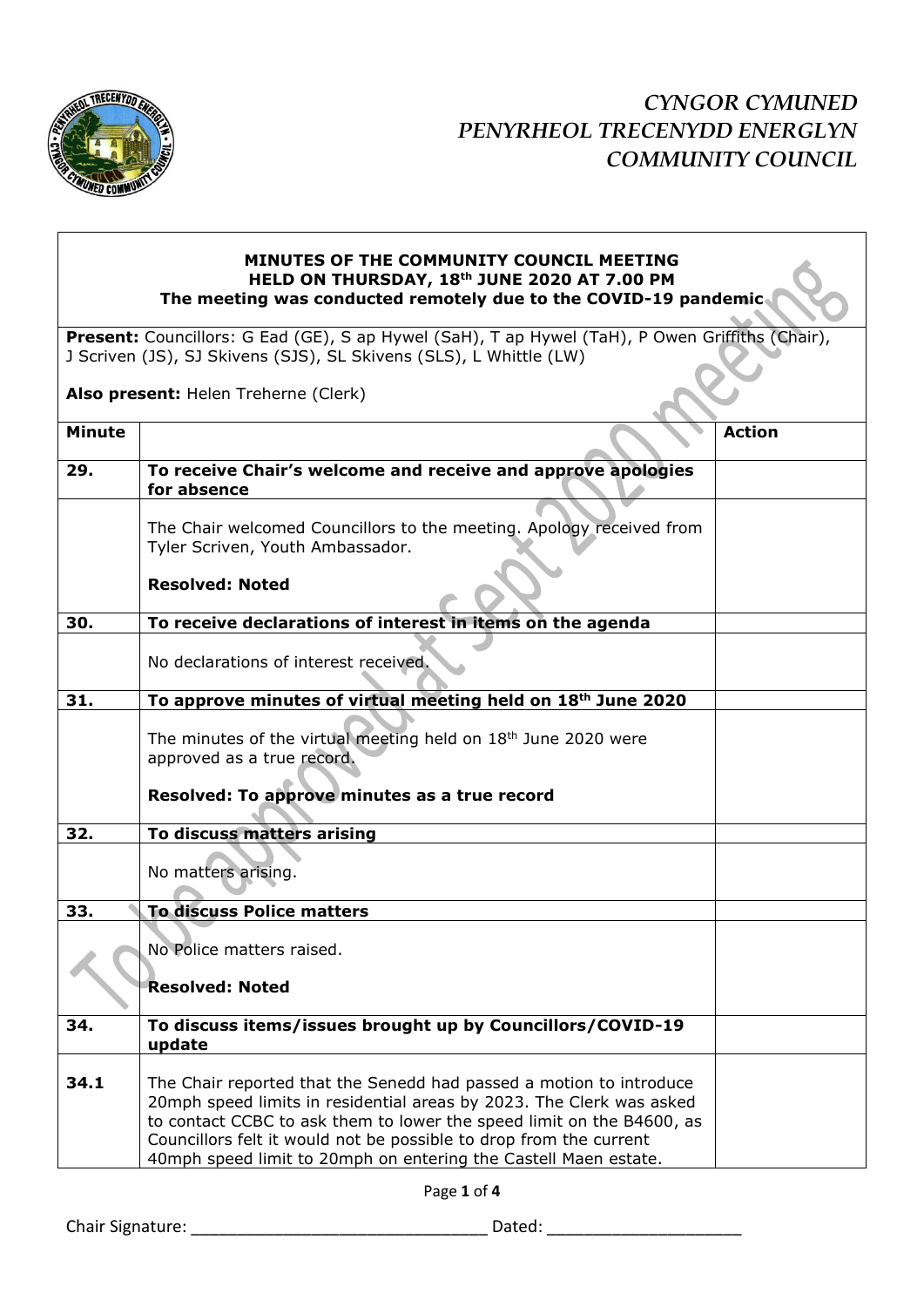|      | Another accident had occurred just off the roundabout the previous<br>week and Police had been in attendance, along with CCBC operatives<br>to fix the barrier that the car had crashed into. A Councillor asked<br>whether a speed bump would be appropriate, as drivers did leave the<br>roundabout at speed.<br>Resolved: Clerk to contact CCBC regarding reducing speed limit<br>on B4600 to 30mph                                                                                                                                                                                                                                                                                                                                                                                                                                                                                                                                                                                                                                                                                                                                                                                                 |  |
|------|--------------------------------------------------------------------------------------------------------------------------------------------------------------------------------------------------------------------------------------------------------------------------------------------------------------------------------------------------------------------------------------------------------------------------------------------------------------------------------------------------------------------------------------------------------------------------------------------------------------------------------------------------------------------------------------------------------------------------------------------------------------------------------------------------------------------------------------------------------------------------------------------------------------------------------------------------------------------------------------------------------------------------------------------------------------------------------------------------------------------------------------------------------------------------------------------------------|--|
| 34.2 | A Councillor reported that he had reported an incidence of fly tipping<br>at the back of Diamond Close to CCBC.                                                                                                                                                                                                                                                                                                                                                                                                                                                                                                                                                                                                                                                                                                                                                                                                                                                                                                                                                                                                                                                                                        |  |
| 34.3 | A Councillor raised concern regarding the temporary crossing put in<br>place on the bypass at St Cenydd in order to repair the bridge. He also<br>hoped it would not take longer than advised, as it was already causing<br>traffic issues. Drivers were using Penyrheol/Pwllypant as a diversion.<br>The bridge had already been removed and the crossing was not yet in<br>place. This meant that pedestrians had to walk across an extremely<br>busy road.                                                                                                                                                                                                                                                                                                                                                                                                                                                                                                                                                                                                                                                                                                                                          |  |
| 34.4 | Councillors were also informed that the mountain road would soon be<br>temporarily closed in order to improve air quality. This would mean<br>that traffic would be diverted through Watford Park/St Martin's<br>Road/Nantgarw Road etc, which, again, would cause more congestion<br>than usual. Councillors were disappointed with the lack of consultation<br>by CCBC regarding this road closure, as it could affect traffic flow<br>within the wards, which would affect the Community Council's<br>residents. The Clerk was asked to contact CCBC to convey the<br>Community Council's disappointment at the lack of consultation once<br>again.<br>Resolved: Clerk to contact CCBC to convey the Community<br>Council's disappointment at lack of consultation                                                                                                                                                                                                                                                                                                                                                                                                                                  |  |
| 35.  | To discuss food banks                                                                                                                                                                                                                                                                                                                                                                                                                                                                                                                                                                                                                                                                                                                                                                                                                                                                                                                                                                                                                                                                                                                                                                                  |  |
|      | SJS reported that he had spoken to the Minister of the Connect Life<br>Church in Caerphilly to ask if residents of the wards used the food<br>bank and he was informed that they did and this information would be<br>forwarded to SJS asap. SJS added that the Citizen's Advice Bureau had<br>recently negotiated that people with pay meters may in future be<br>eligible for referral to food banks, which would increase the number of<br>people eligible.<br>A Councillor asked if both the Connect Life Church and St Cenydd<br>Presbyterian Church kept a register of people accessing the food bank<br>and was informed that they did. The Councillor was concerned about<br>people turning up and abusing the system, as there had been<br>instances elsewhere of people accessing food banks and selling the<br>food. SJS stated that he, PO and LW could work with St Cenydd<br>Presbyterian Church, should they wish to become registered/regulated,<br>but Councillors recognised that it was their choice if they wished to do<br>so, as they may be content to help residents on an ad hoc basis. It<br>was also agreed that JS would be involved as he lived in the<br>immediate area. |  |

Page **2** of **4**

Initials of Chair: \_\_\_\_\_\_\_\_\_\_\_\_\_\_\_\_\_\_\_\_ Date: \_\_\_\_\_\_\_\_\_\_\_\_\_\_\_\_\_\_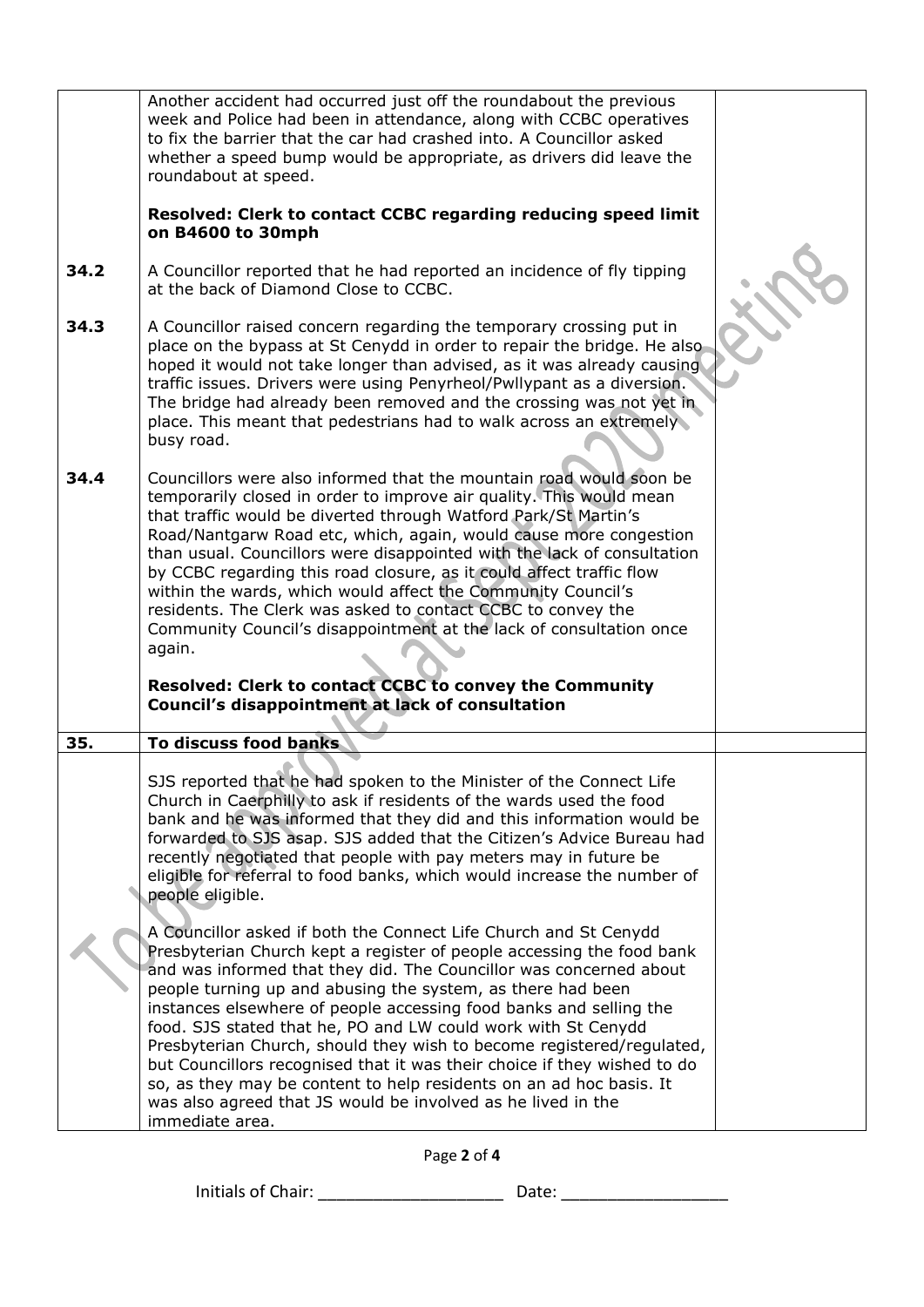|     | As the Connect Life Church was Trussell-registered, it was agreed that<br>a monthly donation of £100 be granted until further notice, on receipt<br>of written evidence that residents from the wards accessed the food<br>bank. SJS to liaise with the Clerk regarding this.                                                                                                                                               |  |
|-----|-----------------------------------------------------------------------------------------------------------------------------------------------------------------------------------------------------------------------------------------------------------------------------------------------------------------------------------------------------------------------------------------------------------------------------|--|
|     | <b>Resolved:</b><br>1. PO/SJS/LW/JS to work with St Cenydd Presbyterian Church<br>should they wish to become registered with The Trussell<br><b>Trust</b><br>2. SJS to liaise with Clerk on receipt of evidence of addresses<br>and Clerk to action the grant of £100 per month to the                                                                                                                                      |  |
|     | <b>Connect Life Church food bank</b>                                                                                                                                                                                                                                                                                                                                                                                        |  |
| 36. | To discuss issues arising on common land above Penyrheol                                                                                                                                                                                                                                                                                                                                                                    |  |
|     | SJS reported that CCBC, via the planning process, had placed a<br>prohibition notice on digging in the slag heaps in the area. It was not<br>known if any action would be taken by CCBC. NRW still investigating<br>issues, along with Police, who had taken various witness statements.<br>All evidence collected by various parties to be forwarded to CCBC's<br>Planning Department. SJS to give update at next meeting. |  |
|     | Resolved: SJS to give update at next meeting                                                                                                                                                                                                                                                                                                                                                                                |  |
| 37. | To discuss planning applications                                                                                                                                                                                                                                                                                                                                                                                            |  |
|     | The following planning applications were discussed:                                                                                                                                                                                                                                                                                                                                                                         |  |
|     | 20/0379/FULL - Llwyn Cae Bungalow, Gypsy Lane, Groeswen<br>- Demolish existing building and erect new house                                                                                                                                                                                                                                                                                                                 |  |
|     | 20/0506/FULL - 19 Caernarvon Court, Hendredenny, Caerphilly<br>- Convert garage to family room                                                                                                                                                                                                                                                                                                                              |  |
|     | Resolved: In the general interest of the community, no<br>objections to be made by the Community Council                                                                                                                                                                                                                                                                                                                    |  |
| 38. | To discuss correspondence received                                                                                                                                                                                                                                                                                                                                                                                          |  |
|     | The Clerk reminded Councillors that all correspondence had previously<br>been emailed, including CCBC updates on COVID-19.                                                                                                                                                                                                                                                                                                  |  |
|     | <b>Resolved: Noted</b>                                                                                                                                                                                                                                                                                                                                                                                                      |  |
| 39. | To discuss requests for grants                                                                                                                                                                                                                                                                                                                                                                                              |  |
|     |                                                                                                                                                                                                                                                                                                                                                                                                                             |  |
| 40. | To approve payments                                                                                                                                                                                                                                                                                                                                                                                                         |  |
|     | Clerk's salary - July/August 2020<br>Clerk's expenses - July/August 2020<br>Inland Revenue - July/August 2020<br>Members' expenses - July/august 2020                                                                                                                                                                                                                                                                       |  |
|     |                                                                                                                                                                                                                                                                                                                                                                                                                             |  |

Page **3** of **4**

Initials of Chair: \_\_\_\_\_\_\_\_\_\_\_\_\_\_\_\_\_\_\_\_ Date: \_\_\_\_\_\_\_\_\_\_\_\_\_\_\_\_\_\_